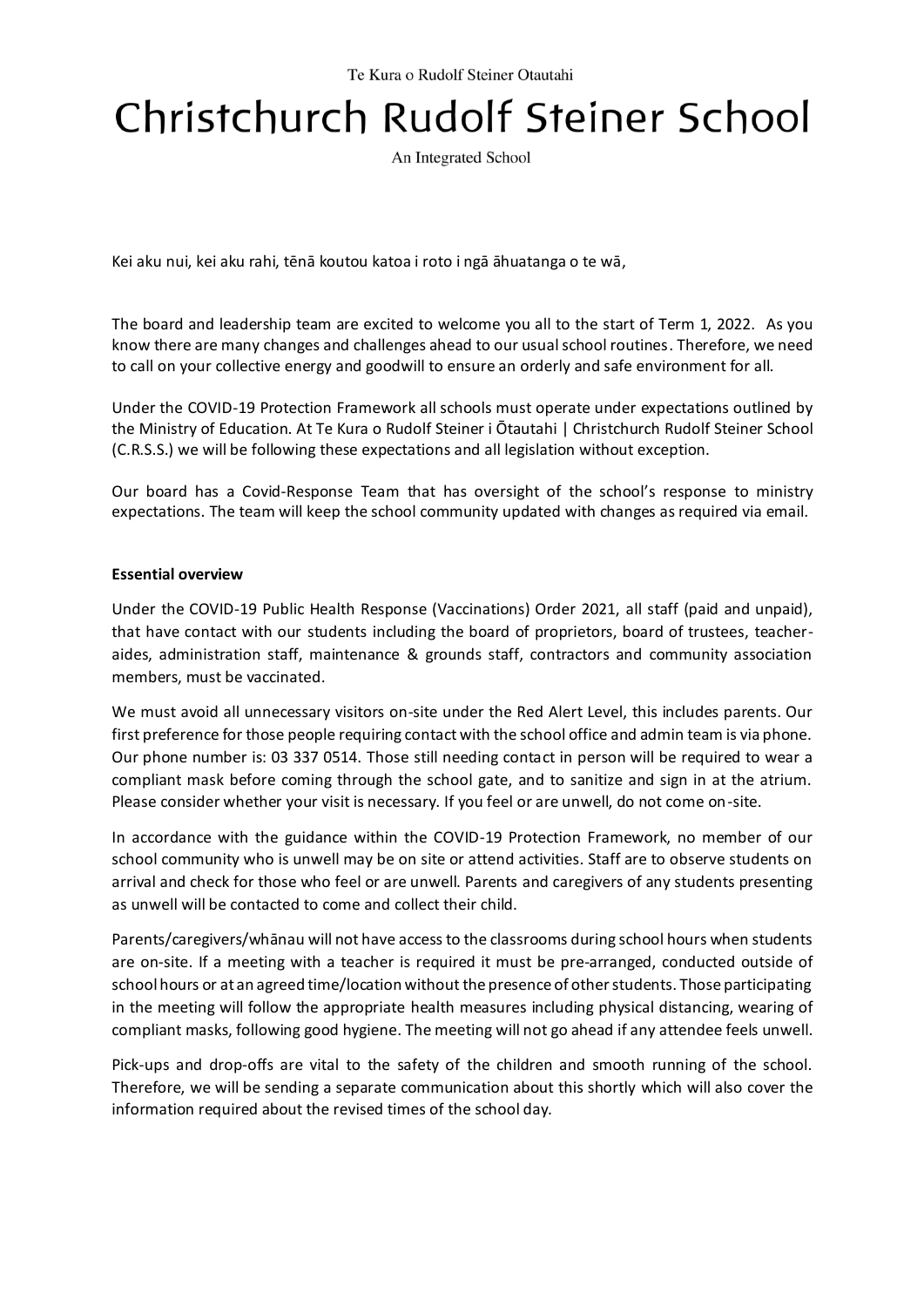#### **Ventilation**

Providing good old fashioned fresh air remains the most important thing we can do in our learning spaces to minimise risk for students and staff (and the same goes for you at home). We will also be receiving a  $CO<sub>2</sub>$  monitor in the coming weeks to further support our well-ventilated classrooms and learning spaces.

### **Face masks**

Staff and children in Class 3 to Class 12 must wear masks when inside at school. The Government confirmed that masks (not face coverings) are required at Red Alert Level for children and staff in Years 4 to 13 when indoors. The school has a stock of compliant masks to offer to any child or adult without one at school. That means no more cloth masks, scarves, bandannas, or t-shirts pulled up over the face, for example. This is to ensure that we all wear a mask designed to cover our nose and mouth properly, following the current health mandate for medical-grade mask (for example a Type IIR/Level 2 masks), these include the widely available 'blue' medical-grade masks that many New Zealanders are already wearing.

For those of you with children who might be reluctant to wear a face covering, specific explanations about why they need to wear a face covering from parents and caregivers at home will support our staff who will act as role models at school and support every child to follow the guidelines for mask wearing.

Please note guidelines are different for staff and children in early years settings (but not for parents). Our staff will be in direct contact with caregivers and parents about the use of face masks in the younger years classrooms.

#### **Managing cases in our school**

We have a good contact tracing system in place so that if there is a confirmed case who has been at school while infectious, we can quickly identify who was a close contact of that person. We will then quickly advise those contacts of what they need to do.

Only if the Ministry of Health or the Ministry of Education advises to do so, would we consider closing a physical onsite school and moving to distance learning for everyone. At Red we will keep everyone learning onsite for as long as we can. Please make sure your contact details we have on file are up to date, so we can get in touch with you if needed.

## **Events, activities and education outside the classroom (EoTC)**

Under Red Alert Level all large hui, events and community activities have been postponed. This includes assemblies and whole staff meetings. Any curriculum related activities outside of the classroom (that might go ahead) will adhere to ministry guidelines. The board will identify and mitigate risk and take all practical actions to adhere to the requirements of any venue and provider in use.